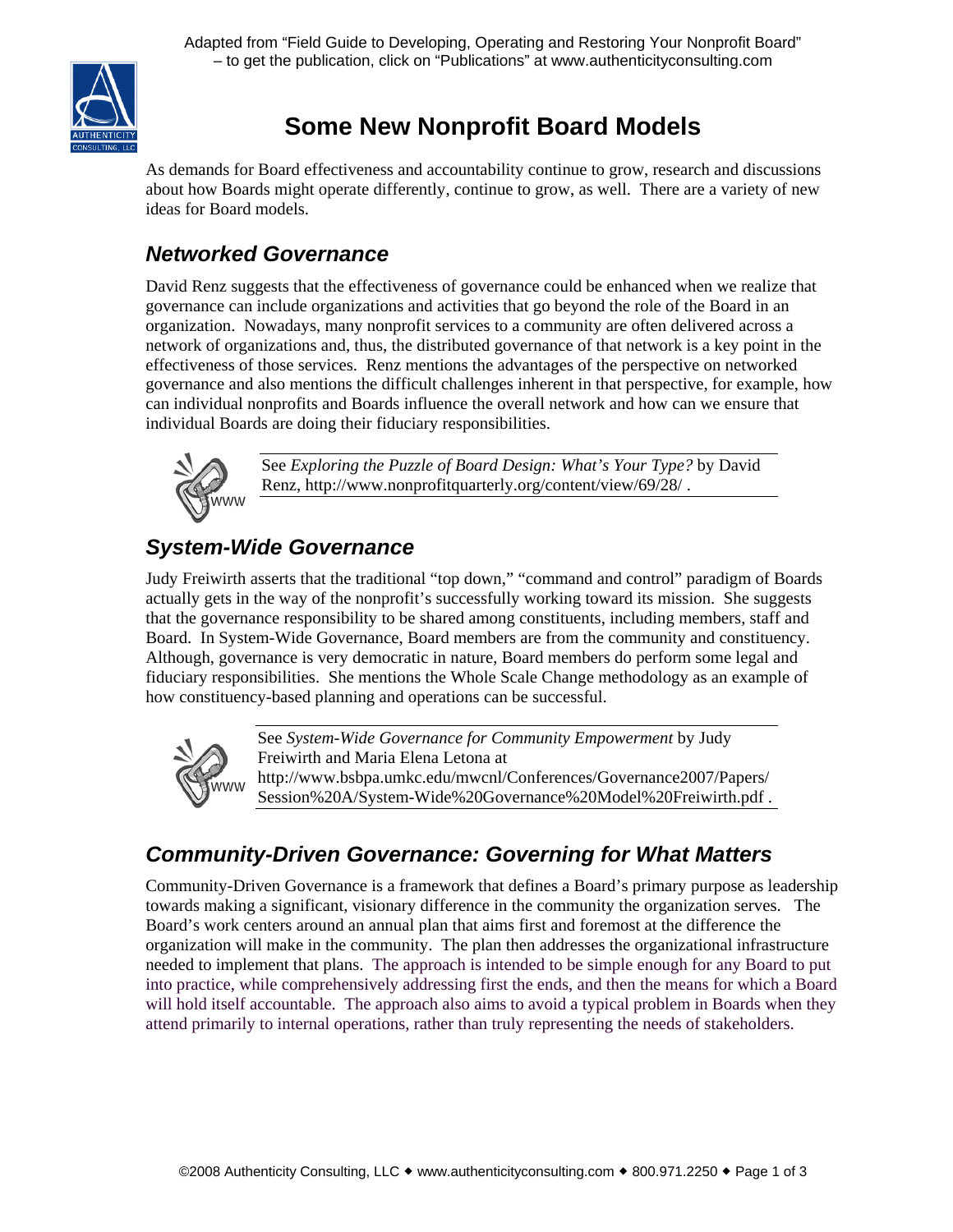Adapted from "Field Guide to Developing, Operating and Restoring Your Nonprofit Board" – to get the publication, click on "Publications" at www.authenticityconsulting.com



See *Governing for What Matters* by Hildy Gottlieb at http://www.help4nonprofits.com/NP\_Bd\_Governing\_for\_What\_Matters1 -Art.htm .

#### *Relationship Model*

Steven Block proposes a model that, instead of having a rigid, top-down structure of roles and hierarchy of the traditional policy model, provides for Board and staff members to work together with great priority on generating relationships and value from those relationships. The Executive Director and staff play an important role in bringing matters to the group (a group of Board members and staff) and their opinions are greatly valued. Board and staff share experiences together, for example, rituals and meals, to develop relationships. Board members are not expected to take part in activities outside Board meetings. They can be there to assist staff. Committees are not used.



See *Nonprofit Board Governance: The Relationship Model* by Stephen R. Block at http://www.bsbpa.umkc.edu/mwcnl/Conferences/Governance2007/Papers

/Session%20A/Stephen%20Block%20Relationship%20MOdel.pdf .

#### *Nested Boards*

While it is not necessarily a new perspective on Boards, nonprofit leaders should understand this Board model because they might encounter it when collaborating with other nonprofits. Nested Boards exist in associations or "umbrella" organizations that have members, or subgroups, that also are organizations. An example is a national organization that has chapters in various regions or states. Advantages to this arrangement are that the members benefit from the guidance and resources of the umbrella organization. The umbrella organization benefits from the structured involvement and representation of the various subgroups. Members of the organization's Board of often are members of the Boards of the various subgroups. There can be a continual tension in the arrangement. Subgroups want the autonomy to serve their local constituents, yet want the benefits of their affiliation with the umbrella organization. Likewise, the umbrella organization wants the dedicated participation and contributions of the subgroups, yet wants the subgroups to effectively manage their own operations in their own locales.



See *The Dynamics of Nested Governance in Nonprofit Organizations: Preliminary Thoughts* by Patricia Bradshaw at http://www.bsbpa.umkc.edu/mwcnl/Conferences/Governance2007/Papers /Session%20A/Nested%20Gov%20Nonprofit%20Conf.pdf .

### *Policy Governance*® *Model*

Although it is not new, Carver's Policy Governance® Board is another prominent Board model. ("Policy Governance" is a commercial product and registered trademark of Carver Governance Design, Inc.) The model is designed to ensure that Board members always operate in a fashion that maintains strong, strategic focus for the organization. Board members enforce clear policies that determine the "ends" for the organization to achieve and they set very strict limits within which the Chief Executive operates. This structure is characterized by few, if any, distinct officer roles or Board committees. Nonprofits are encouraged to use trained consultants to implement this model.